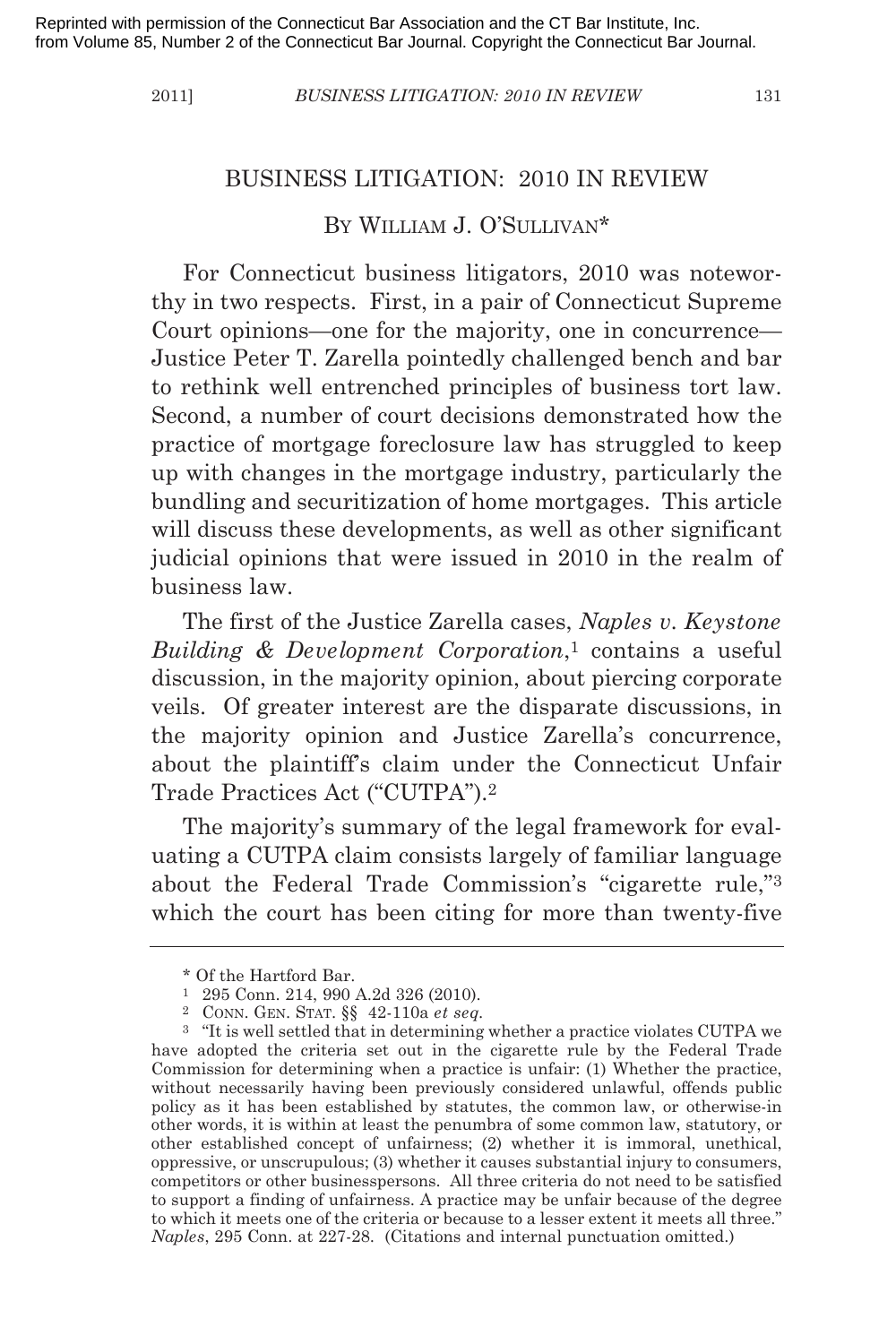years.4 But in his concurrence, Justice Zarella takes the entire Supreme Court (himself included) to task for failing to stay abreast of evolving FTC law—namely, major policy statements and decisions issued by the FTC, and caselaw pertaining to the same—in construing CUTPA.5 In failing to do so, Justice Zarella suggests, the court has not fulfilled CUTPA's mandate that "the courts of this state shall be guided by interpretations given by the Federal Trade Commission and the federal courts to Section 5(a)(1) of the Federal Trade Commission Act (15 U.S.C. 45(a)(1)), as from time to time amended."6

Justice Zarella notes that the *Naples* case did not lend itself to a comprehensive review of CUTPA. However, his language can be construed as a clear warning that, when briefing a CUTPA claim, it may not suffice for an attorney to cut and paste from old briefs containing boilerplate "cigarette rule" language from decisions from the 1980s. Given the right case, the Connecticut Supreme Court seems open to a fresh analysis of the proper framework for a CUTPA claim.

The second of the Justice Zarella opinions of interest was issued in *Stuart v. Stuart*,7 in which he wrote for a unanimous panel. The narrow holding in *Stuart*, in a significant issue of first impression, was that the standard of proof for a claim for treble damages under the civil theft statute<sup>8</sup> is by a preponderance of the evidence. In so ruling, the Supreme Court reversed the Appellate Court, which had held in the same case that the applicable standard is by "clear and convincing evidence."9

Much like Justice Zarella's concurrence in *Naples*, the Supreme Court's opinion in *Stuart* also contains a broad

<sup>4</sup> The court has cited the three-prong "cigarette rule" for purposes of a CUTPA analysis since at least 1983, in *Conaway v. Prestia*, 191 Conn. 484, 464 A.3d 847 (1983). A year later, in *McLaughlin Ford, Inc. v. Ford Motor Co.,* 192 Conn. 558, 473 A.2d 1185 (1984), the court added the proviso that a CUTPA violation may be founded on a serious breach of one of the three prongs.

<sup>5</sup> For a thorough discussion of these subsequent developments, *see* David L. Belt, *Unresolved Issues under the Unfair Trade Practices Act*, 82 CONN. B.J. 389 (2008).

<sup>6</sup> *Naples*, 295 Conn. at 239, quoting CONN. GEN. STAT. § 42-110b(b). 7 297 Conn. 26, 996 A.2d 259 (2010).

<sup>8</sup> CONN. GEN. STAT. § 52-564.

<sup>9</sup> Stuart v. Stuart, 112 Conn. App. 160, 962 A.2d 842 (2009).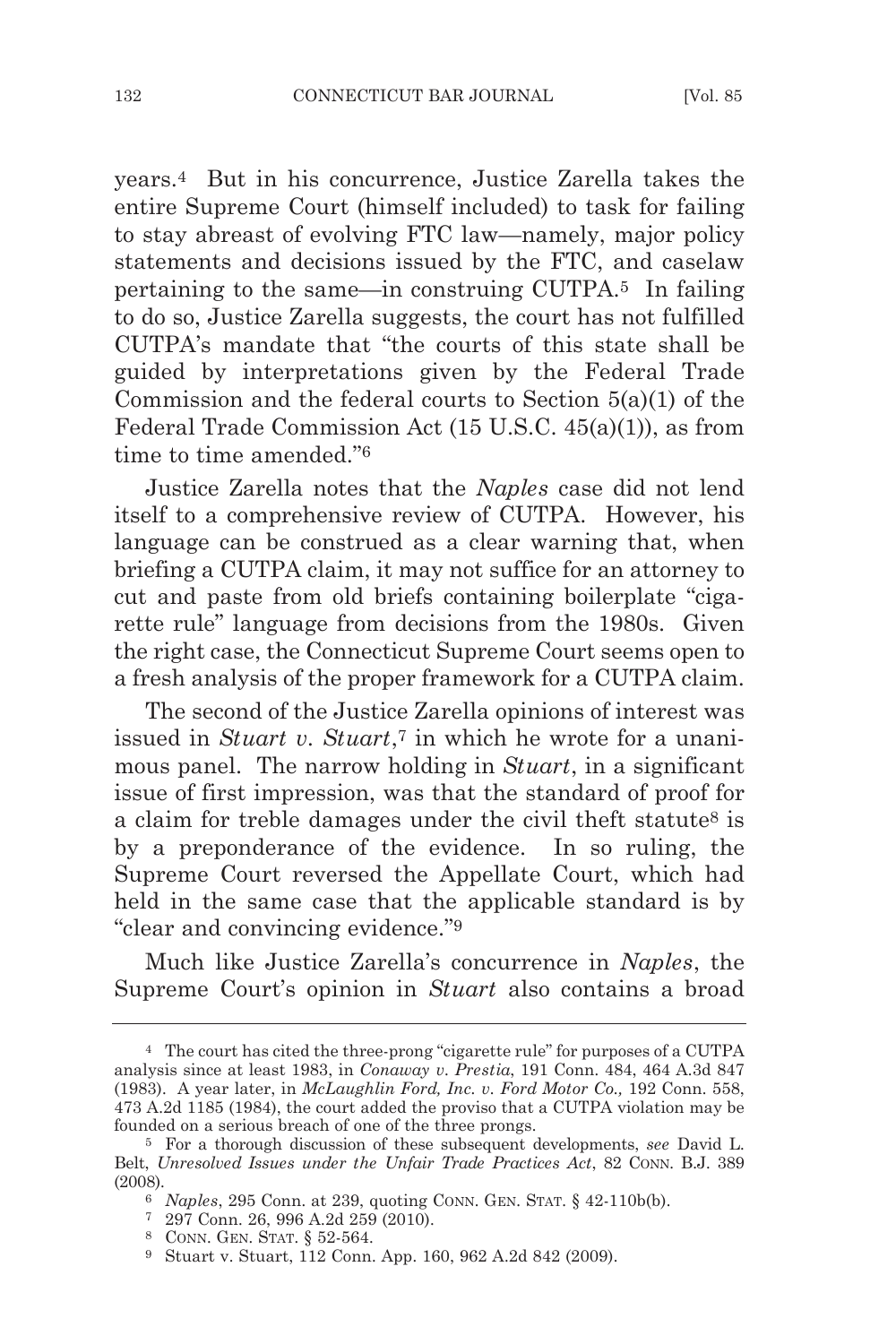invitation to re-examine a seemingly settled area of the law—the requirement that a party prove common-law fraud by clear and convincing evidence. The court observed that "a review of our case law on the development of the standard of proof in fraud actions compels us to question the soundness of those prior decisions,10 although we need not decide in the present case whether they should be overruled."11 The court quoted at great length from its decision from 1991 in *Kilduff v. Adams*,12 in which the court had considered, but dismissed as unpersuasive, the various rationales for requiring fraud to be proven by the higher standard.13 Apparently the court continues to find that body of law unpersuasive, and accordingly was "loath to extend the application of the clear and convincing standard of proof further, to claims brought pursuant to  $\S 52-564$ ."<sup>14</sup> The court thus appears open to a wholesale examination of the "clear and convincing evidence" rule as applied to civil fraud cases.

In the realm of foreclosure law, several cases illustrate how attorneys and judges have lately been struggling with a basic question that used to have a simple answer: who has standing to foreclose? The issue arises from the relatively recent development of a vigorous secondary market for residential mortgages, in which they are repeatedly re-assigned and/or securitized. This raises the question of who owns, and thus has standing to foreclose, a given mortgage at a given time.

In a pair of decisions involving the same pro se defendant but different lenders and different properties, *Deutsche Bank National Trust v. Bialobrzeski*<sup>15</sup> and *LaSalle Bank, National Association v. Bialobrzeski*,16 as well as a third case involving different parties, *Equity One, Inc. v. Shivers*,17 the Appellate Court affirmed the principle that a foreclosing

<sup>10</sup> The author analyzed the relevant history in an earlier article. *See* William J. O'Sullivan, *Proving Fraud: The History and Future of Connecticut's Clear and Convincing Evidence Rule,* 14 CONNECTICUT LAWYER No. 7, April 2004. 11 *Stuart*, 297 Conn. at 42.

<sup>12</sup> 219 Conn. 314, 593 A.3d 478 (1991).

<sup>13</sup> *Stuart*, 297 Conn. at 42, n. 11.

<sup>14</sup> *Id*. at 42, 44.

<sup>15</sup> 123 Conn. App. 791, 3 A.3d 183 (2010).

<sup>16</sup> 123 Conn. App. 781, 3 A.3d 176 (2010).

<sup>17</sup> 125 Conn. App. 201, 9 A.3d 379 (2010).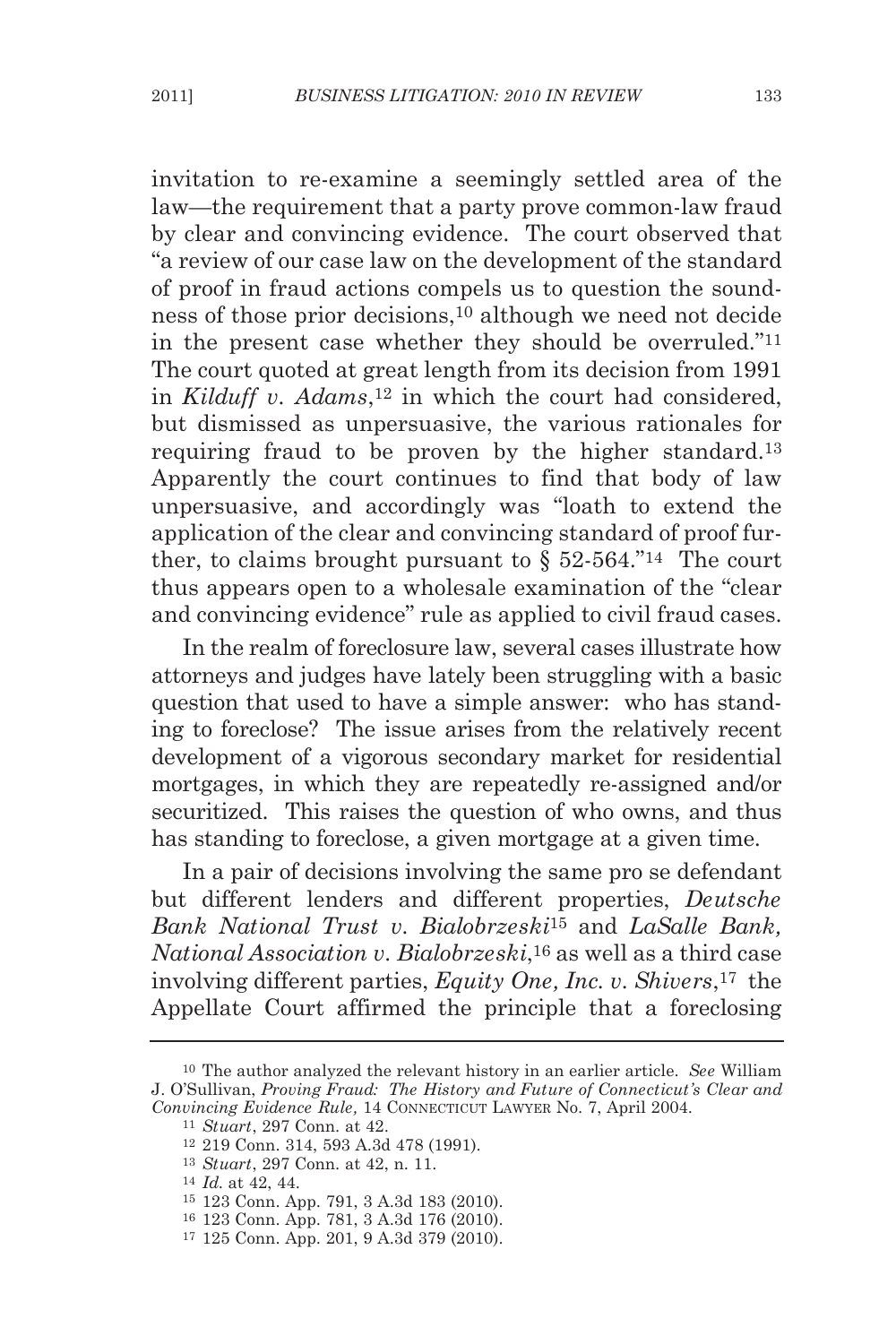bank must prove that it had ownership of the promissory note at the time it commenced foreclosure. This requires evidence not only of the chain of title to the note, but of the date on which the foreclosing lender acquired ownership of the instrument. In all three of these cases, the trial court had denied the defendant's motion to dismiss without conducting an evidentiary hearing, and in all three cases, the Appellate Court ordered such a hearing after remand.

The Appellate Court emphasized that the critical inquiry is the date on which the lender acquired the note, not the date it took an assignment of the mortgage. Evidence of the latter would not suffice to meet the bank's evidentiary burden. The court reaffirmed the principle that "the mortgage follows the note."18

Another case relying upon that principle was *Chase Home Finance, LLC v. Fequiere*.19 The borrower signed a note payable to BNC Mortgage, Inc., and a mortgage to MERS (Mortgage Electronic Registration Systems), Inc.20 as nominee for BNC Mortgage, Inc., its successors and assigns. BNC Mortgage, Inc. endorsed the note in blank, and MERS assigned the mortgage to the plaintiff, U.S. Bank National Association, Trustee, a non-MERS member, by a mortgage assignment recorded on the land records. At the time of foreclosure, the plaintiff U.S. Bank was in possession of the note.

The defendant argued that the designation of MERS as mortgage 'nominee' for BNC Mortgage Inc. had not given MERS sufficient title to the mortgage to empower MERS to assign it to U.S. Bank. Thus, went the argument, the plaintiff lacked standing to foreclose.

The Appellate Court disagreed with the defendant, based on General Statutes Section 49-17, which allows the holder of a promissory note secured by a mortgage to foreclose even though the mortgage has not yet been assigned to him. The

<sup>18</sup> *Deutsche Bank*, 123 Conn. App. at 797.

<sup>19</sup> 119 Conn. App. 570, 989 A.2d 606, *cert. denied,* 295 Conn. 922, 991 A.2d 564 (2010).

<sup>20</sup> The opinion contains a useful explanation of how the MERS mortgage registration system works. 119 Conn. App. at 572, n. 2.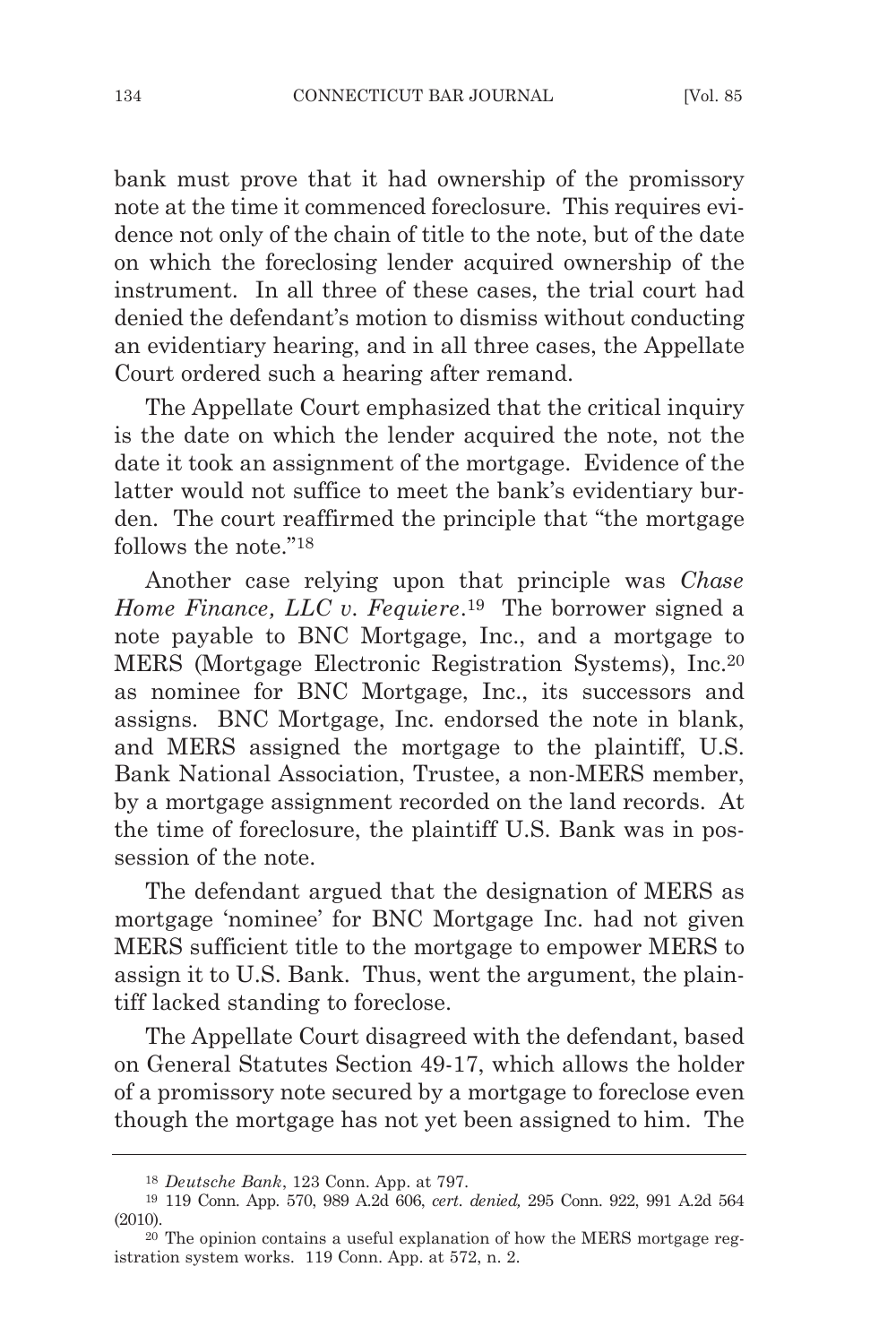statute codifies the common-law rule that "the mortgage follows the note."21 The note had been endorsed in blank by the originally obligee, and under General Statutes Section 42a-3-205(a), a note endorsed in blank "becomes payable to bearer and may be negotiated by transfer of possession alone."22 The plaintiff, possessor of the note at the time the foreclosure was commenced, therefore had standing.

Another foreclosure case of interest was *R.F. Daddario & Sons, Inc. v. Shelansky*.23 The plaintiff, holder of a second mortgage on a condominium unit, refrained from commencing foreclosure for seventeen years after the defendant's first payment default. The defendant asserted that the action should be barred by the doctrine of laches, but the Appellate Court affirmed the trial court's rejection of that defense. The plaintiff's agent testified that the plaintiff had held off because for an extended period of time there was no apparent equity to support the second mortgage, and later because the defendant was attempting to sell the property. The trial court found, and the Appellate Court agreed, that under the circumstances, the delay was not unreasonable, and that the defendant had failed to prove he had been prejudiced by the delay.24

In another case in the realm of creditors' rights, *Lestorti v. DeLeo*,25 the Supreme Court divided, 3-2, on an issue pertaining to the right of contribution between guarantors. The counterclaim plaintiff and counterclaim defendant ("plaintiff" and "defendant," for ease of reference), guarantors of a commercial mortgage loan, had been named as defendants in an earlier foreclosure action. In that first case, the bank failed to make proper service upon the defendant, and the case was dismissed as to him. (By operation of General Statutes Section 49-1, the bank was barred from thereafter pursuing the defendant.) The bank continued to pursue the plaintiff, and following judgment of foreclosure,

<sup>21</sup> *Id.* at 576.

<sup>22</sup> *Id.* at 577.

<sup>23</sup> 123 Conn. App. 725, 3 A.3d 957 (2010).

<sup>24</sup> *Id.* at 737-739.

<sup>25</sup> 298 Conn. 466, 4 A.3d 269 (2010).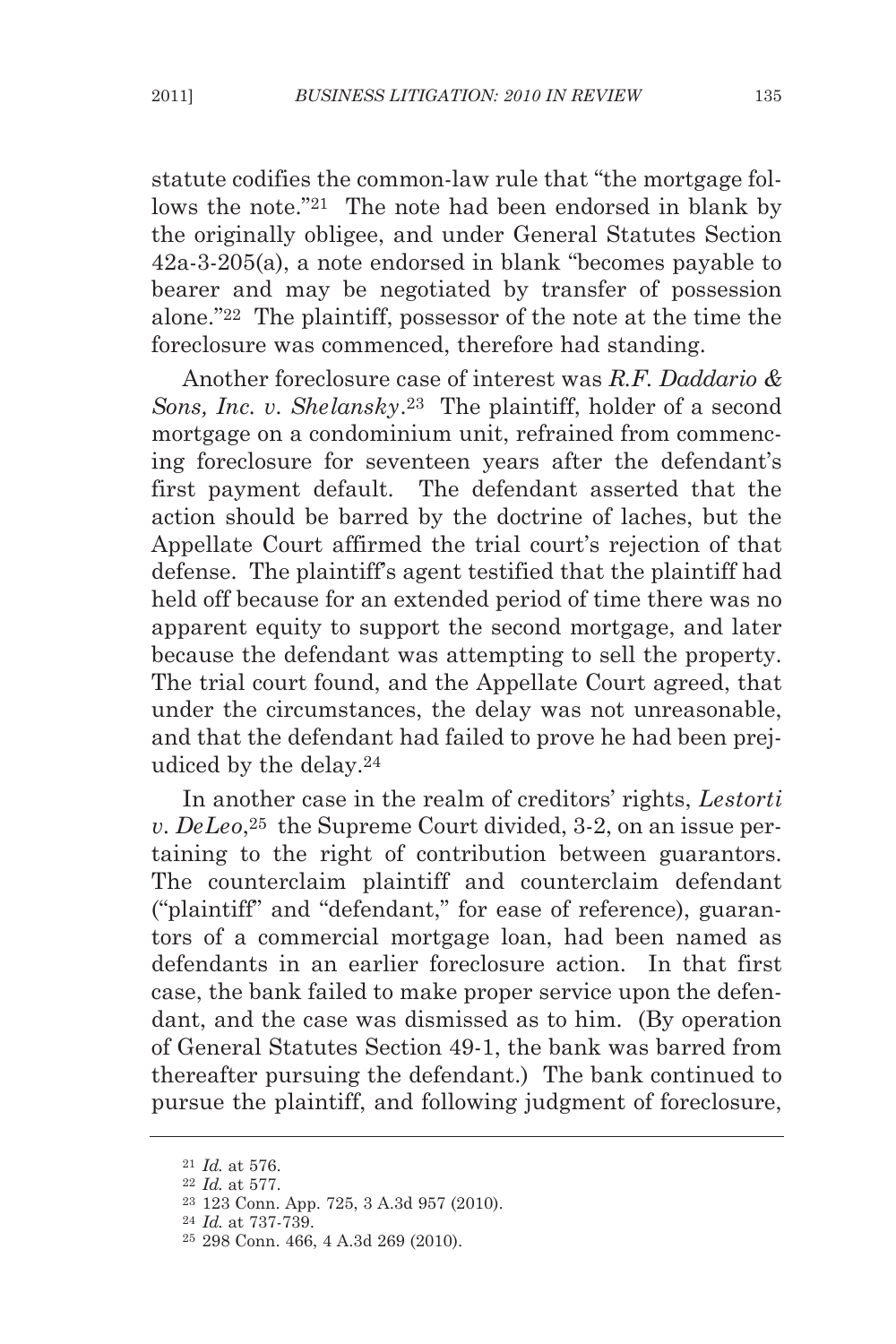they stipulated to a deficiency judgment in the amount of \$275,000, even though the debt and appraisal figures tendered at the foreclosure judgment hearing suggested a possible deficiency in excess of \$2 million. The plaintiff paid the stipulated deficiency judgment, and then sued the defendant for contribution.

In a majority opinion penned by Justice Zarella, the court concluded that the plaintiff would be entitled to contribution only to the extent that he had paid more than his contributive share of the entire outstanding obligation—that is, more than half of the deficiency balance.26 The court held that the stipulated deficiency of \$275,000 was not the appropriate measure; the proper benchmark was the "actual" debt. Because that issue had not been decided by the trial court—as noted, the bank and the plaintiff had resolved that issue between them by stipulation—the Supreme Court remanded the case to the trial court for calculation of the deficiency balance.27

Thus, for the plaintiff to obtain relief, he would need to prove that the "actual" deficiency was less than \$550,000, in which case his payment of \$275,000 would prove to be "excessive," entitling him to contribution for one-half of his overpayment. The court acknowledged the unlikelihood of the plaintiff making that proof.

In a footnote, the court noted that under the RESTATEMENT OF THE LAW OF RESTITUTION, the plaintiff would have been entitled to contribution for half of the settlement that he paid if he had thereby procured the defendant's release.28 However, the plaintiff had not procured the defendant's release; the defendant had been released by operation of law, through the bank's failure to make proper service upon him in the underlying foreclosure case. This principle thus had no application to the case at bar, and the court reserved judgment on whether or not it even exists under Connecticut law.29

<sup>26</sup> *Id.* at 474.

<sup>27</sup> *Id.* at 486, 487.

<sup>28</sup> *Id.* at 477, n. 11.

<sup>29</sup> *Id.*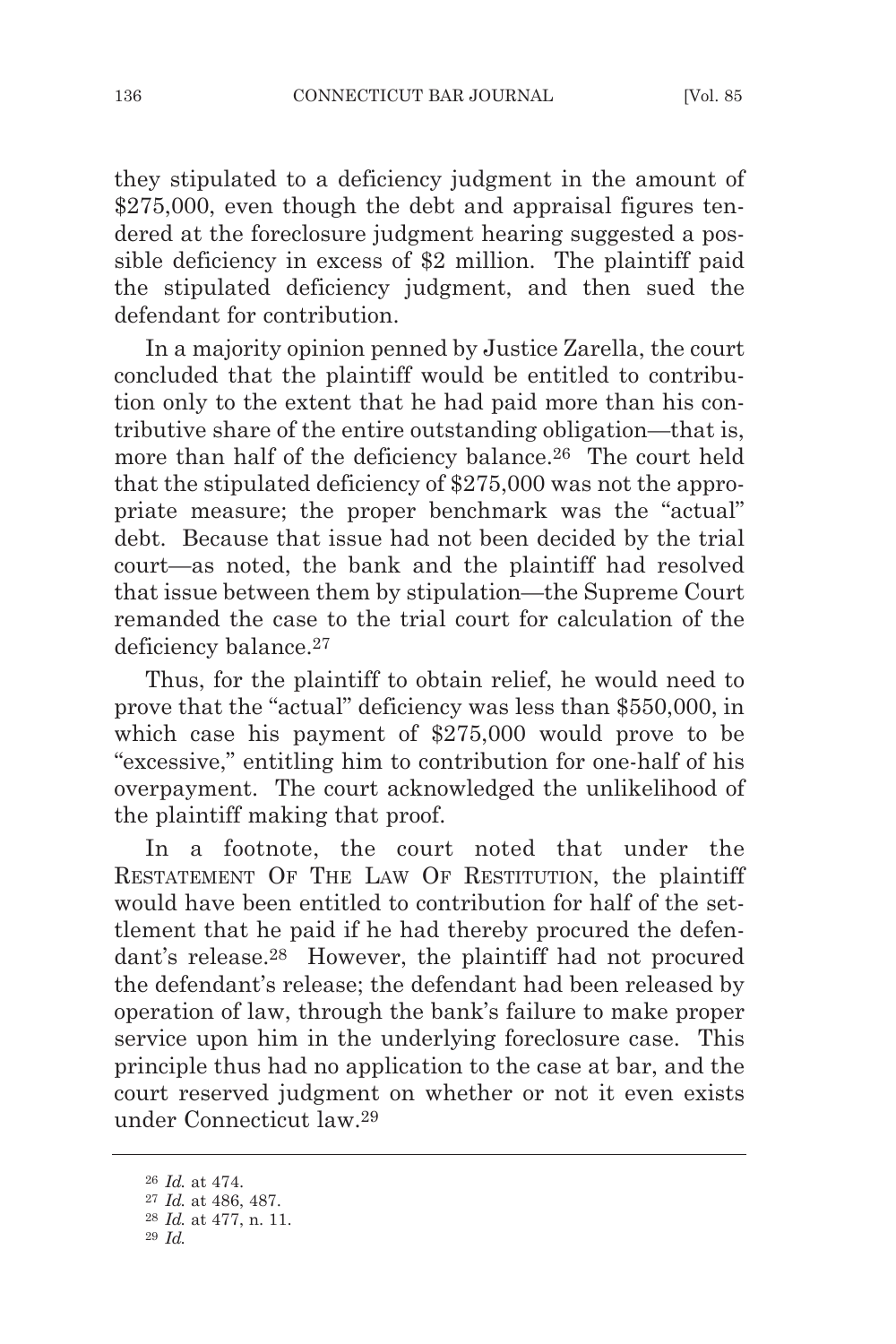In a dissent joined by Justice Palmer, Chief Justice Rogers opined that the plaintiff was entitled to contribution for half of the \$275,000 settlement that he had paid.30

Connecticut's appellate courts also issued several opinions of interest in the area of business torts. In *Sturm v. Harb Development, LLC*,<sup>31</sup> the state Supreme Court reaffirmed the principle that an agent or officer of a business entity may be personally liable in tort for acts that he or she personally committed while acting on behalf of the business entity. In such a case it is unnecessary for the plaintiff to pierce the corporate veil. This fact pattern should be distinguished from an instance where the plaintiff seeks to hold an agent or officer personally liable solely by virtue of the latter's affiliation with the company, for acts performed by other people.

*Sturm* was an action against a homebuilding company and its principal in connection with the construction of a new home. In the counts of the complaint directed against the LLC, the plaintiffs claimed breach of contract, violation of CUTPA, and breach of the New Home Construction Contractors Act.32 In the counts against the principal, the plaintiffs claimed breach of the latter two statutes, negligence, and fraudulent and negligent misrepresentation.

The court ruled that where the tortious conduct at issue was allegedly performed by the company's principal himself, it was unnecessary for the plaintiff to plead facts that would pierce the corporate veil. However, the court further ruled that the counts against the individual defendant should nevertheless be stricken due to other pleading deficiencies.

Of particular interest is the court's discussion of the negligence count, which was built in large part on the contract claim against the LLC. The court found that the plaintiffs had failed to plead adequately the alleged source of the individual defendant's duty to the plaintiffs. The duty could not be found in the contract, since the individual defendant was

<sup>30</sup> *Id.* at 494.

<sup>31</sup> 298 Conn. 124, 2 A.3d 859 (2010).

<sup>32</sup> CONN. GEN. STAT. § 20-417a *et seq.*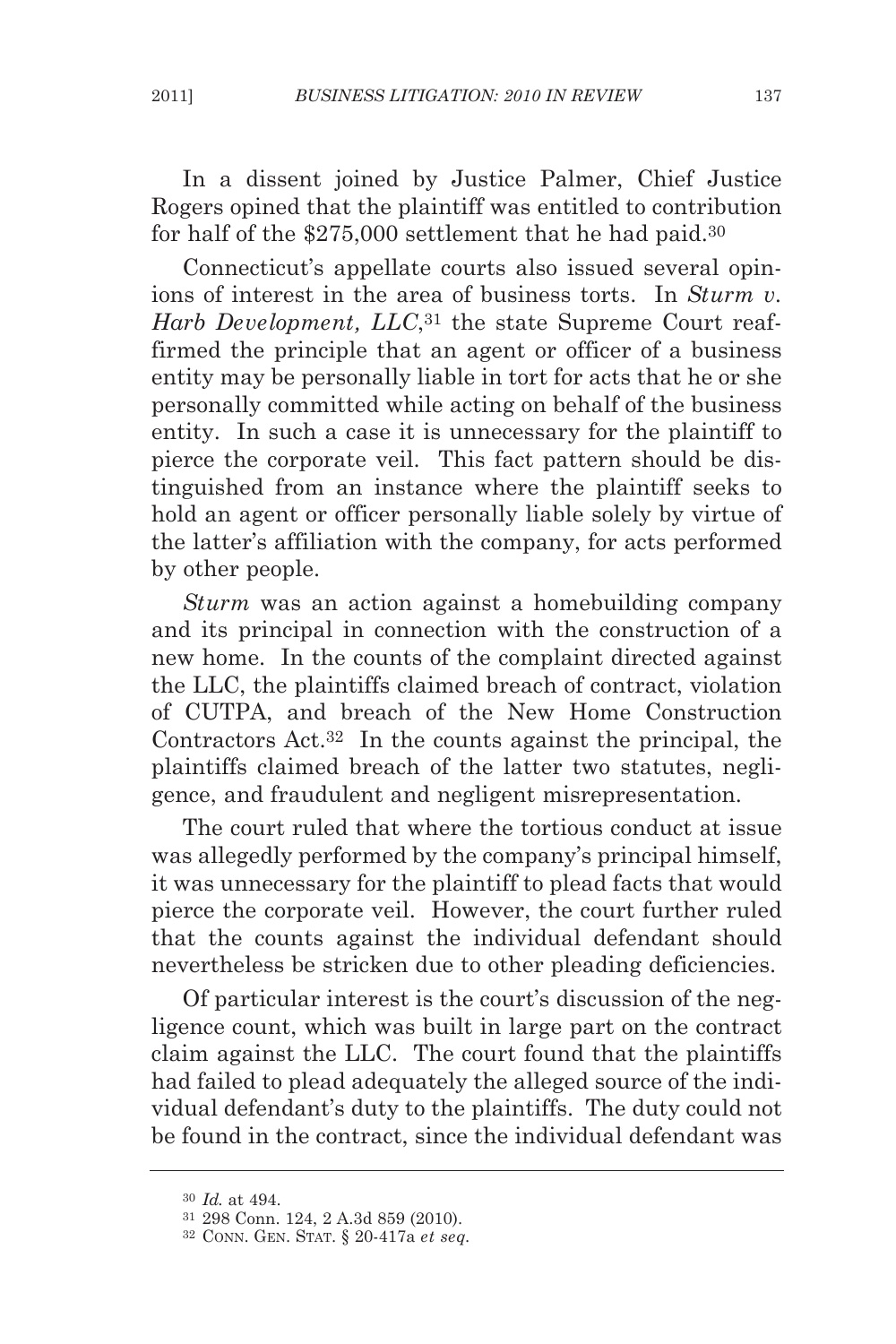not a party to the contract, and the plaintiffs did not identify any other legal duty that would provide the predicate for a negligence claim.33

This appears to suggest that in some cases the corporate form equally protects a business owner from claims in contract and also from claims in negligence. This is in contrast to claims for fraud and other intentional torts under statutory and common law, in which the duty to refrain from bad conduct arises as a matter of law, and the corporate form will not protect a company's principal from the consequences of his or her own behavior.

In *Blackwell v. Mahmood*<sup>34</sup> the Appellate Court extended liability for treble damages under the civil theft statute<sup>35</sup> beyond what many attorneys might expect. The plaintiff sued for the return of a security deposit for the purchase of commercial property owned by the defendant. The purchase contract required the plaintiff, within thirty days of the contract, to obtain a mortgage commitment; failing that, the plaintiff could obtain a return of his deposit if, within the same thirty-day period, the plaintiff furnished the defendant with a copy of a mortgage denial letter.

The plaintiff provided evidence of a mortgage denial after the thirty-day deadline, and the defendant refused to return the deposit. The evidence at trial established that the defendant had agreed to orally extend the thirty-day deadline, and that the plaintiff's late tender of the letter had been in reliance on that agreement. The trial court ruled that the defendant was estopped to enforce the deadline, and held that the plaintiff was entitled to a return of the deposit. The trial court further ruled for the plaintiff on his claim of civil theft, ordering treble damages, and violation of CUTPA, ordering punitive damages and attorneys' fees.36

The Appellate Court affirmed on all counts. On the civil theft claim, the court upheld the trial court's finding that the

<sup>33</sup> 298 Conn. at 139-141.

<sup>34</sup> 120 Conn. App. 690, 992 A.2d 1219 (2010).

<sup>35</sup> CONN. GEN. STAT. § 52-564.

<sup>36</sup> 120 Conn. App. at 692, 693.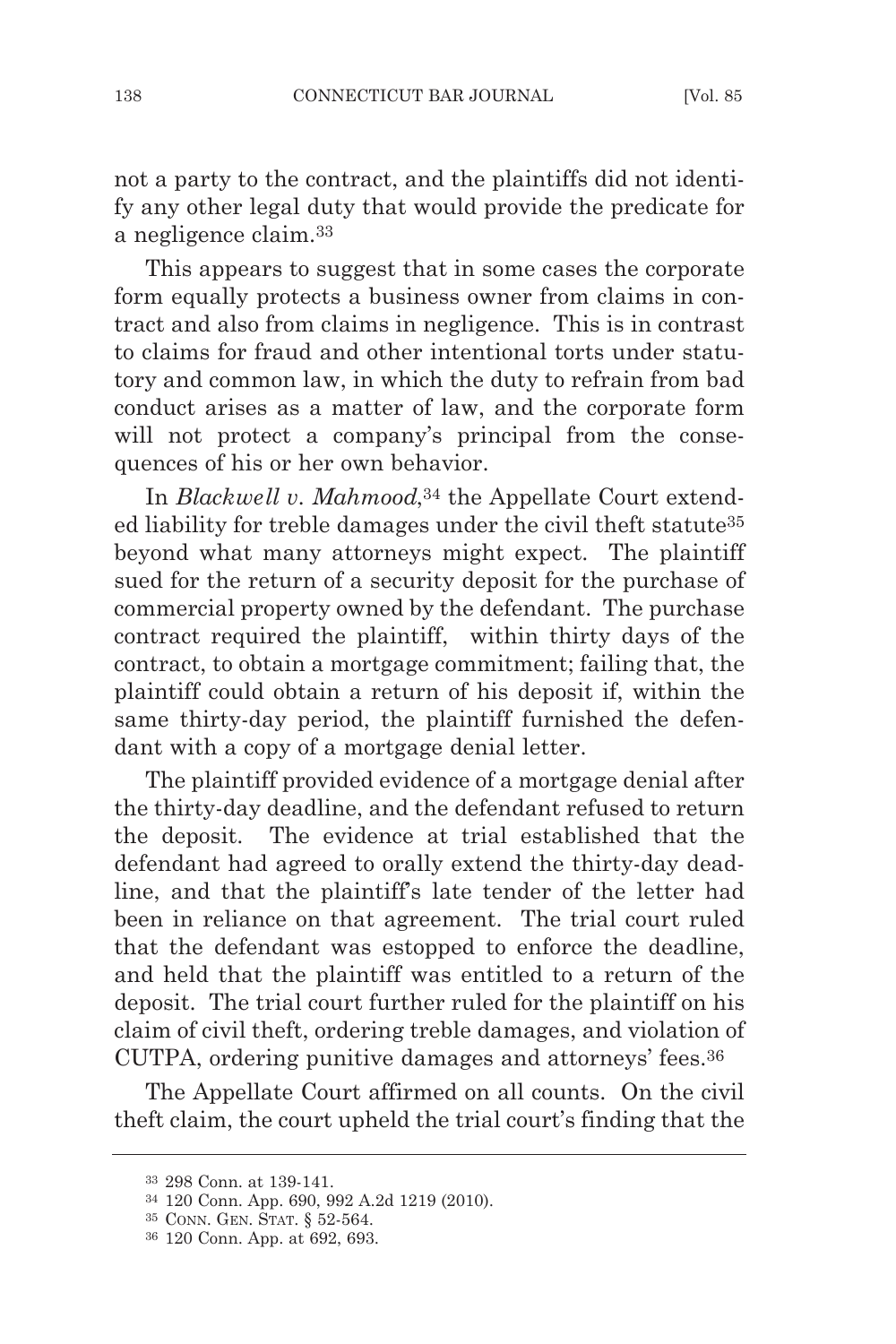defendant, in keeping possession of the plaintiff's money, had not acted "under an honestly held claim of right," and thus had larcenous intent.37 The defendant claimed that his attorney had advised him he could hold onto the deposit money, but the court pointedly observed that the attorney had not testified at trial to corroborate this.

In *Metcoff v. Lebovics*,38 the Appellate Court wrestled with the issue of what is and what is not intracorporate conduct for the purposes of CUTPA and tortious interference. The plaintiffs, majority shareholders of Midcore Software Inc., agreed to merge that entity into NCT Midcore Inc. in exchange for a promise of future payment from NCT Midcore's parent company, NCT Group, Inc. When NCT Group reneged, the plaintiffs sued its officers and directors, claiming they had systematically looted NCT Group and rendered it insolvent and unable to pay its obligation to the plaintiffs. The trial court struck both counts of the plaintiffs' complaint, and rendered judgment for the defendants.

The Appellate Court agreed that the plaintiff had failed to state a claim under CUTPA, holding that the case was in the nature of an intracorporate dispute that did not implicate trade or commerce as defined by the statute. The court also held, by a 2-1 vote, that the trial court had properly stricken the tortious interference count as well. According to the majority, the complaint described conduct that, while infected by "sinister motivations," was "in the normal course of corporate management."39 The claim thus fell victim to the rule that a company—and its agents—cannot tortiously interfere with its own contract.40

Judge Lavery, dissenting, opined that the plaintiffs had pled conduct by the defendants aimed wholly at furthering their own interests, not the company's.41 Thus, he reasoned, they were acting as strangers to the contract and could be held liable for tortiously interfering with its performance.

<sup>37</sup> *Id.* at 702.

<sup>38</sup> 123 Conn. App. 512, 2 A.3d 942 (2010).

<sup>39</sup> *Id.* at 523. 40 *Id.* at 520.

<sup>41</sup> *Id.* at 528, 529.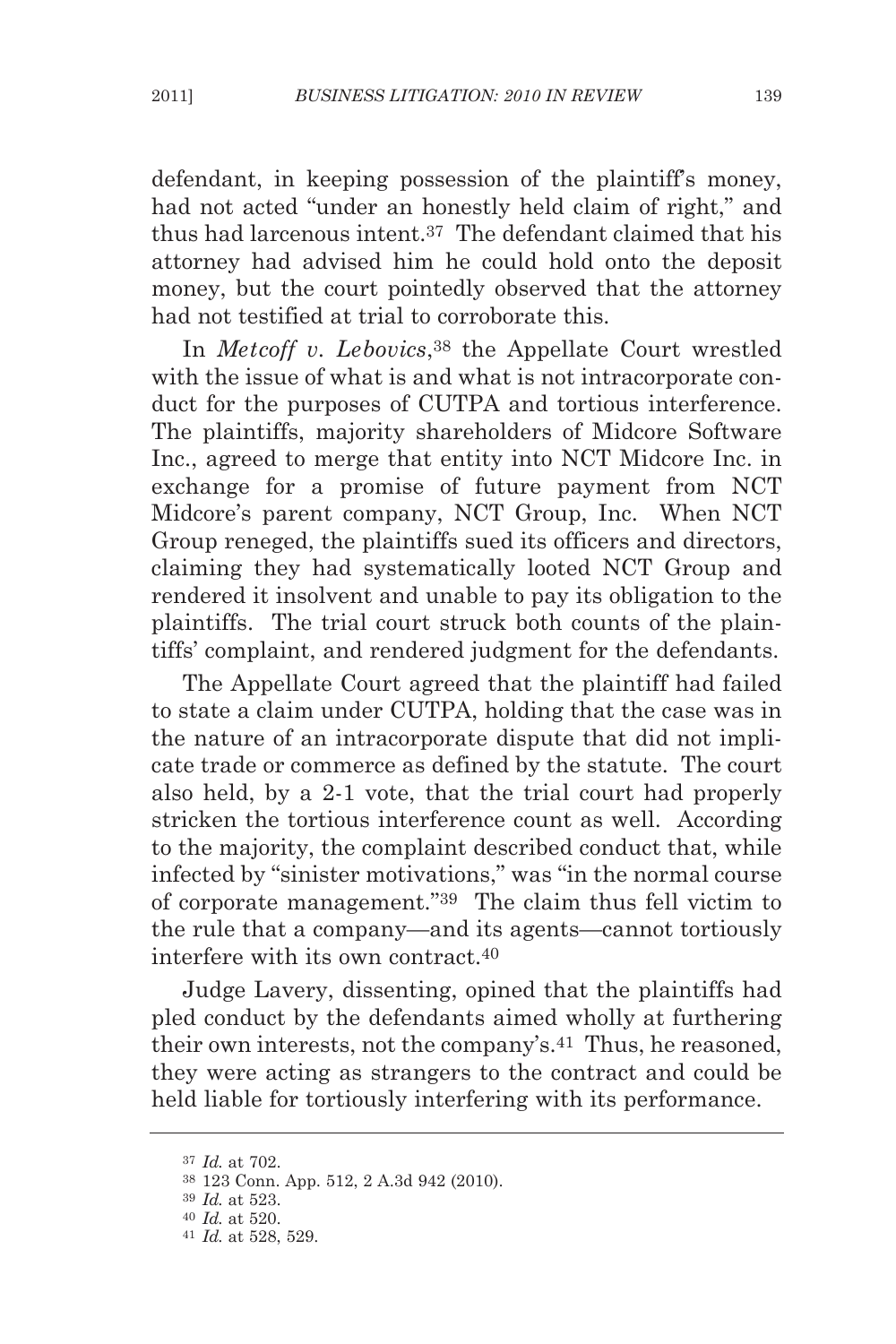In another case involving a closely held business, *Gorelick v. Montanaro*,<sup>42</sup> the Appellate Court addressed the issue of what is and what is not partnership property. Five family members each held a twenty percent interest in commercial property, and formed a partnership to develop it. Two family members later conveyed their interests in the real estate to others, such that the land records reflected ownership as 40/40/20.

In an order dissolving the partnership and partitioning the real estate, the trial court ordered the net proceeds to be distributed in twenty percent interests, reflecting ownership of partnership interests. One partner appealed, claiming the proceeds should be distributed based on ownership of the property as shown on the land records.

The Appellate Court noted that under the Uniform Partnership Act, the issue of whether or not property titled to a partner is actually partnership property (as among themselves) is an issue of fact, based on the intent of the partners. The partnership agreement described the real estate as partnership property, and the lease of the property named the partnership as the landlord. The Appellate Court ruled that it was not error to distribute the proceeds based on ownership in the partnership.

The courts also issued several noteworthy opinions on the law of trade regulation. In *Brown & Brown, Inc. v. Blumenthal*,43 the Supreme Court broadly affirmed the privacy rights of businesses that are subject of antitrust investigatory subpoenas pursuant to General Statutes Section 35-42. The statute provides that documents and information obtained thereunder by the Attorney General may not be disclosed to the public. The Attorney General argued that the bar on disclosures to the "public" did not prevent disclosure to individuals. Therefore, goes the argument, the AG could use documents subpoenaed from a target company —even documents containing trade secrets—in the course of deposing officials from other companies in the industry.

<sup>42</sup> 119 Conn. App. 785, 990 A.2d 371 (2010).

<sup>43</sup> 297 Conn. 710, 1 A.3d 21 (2010).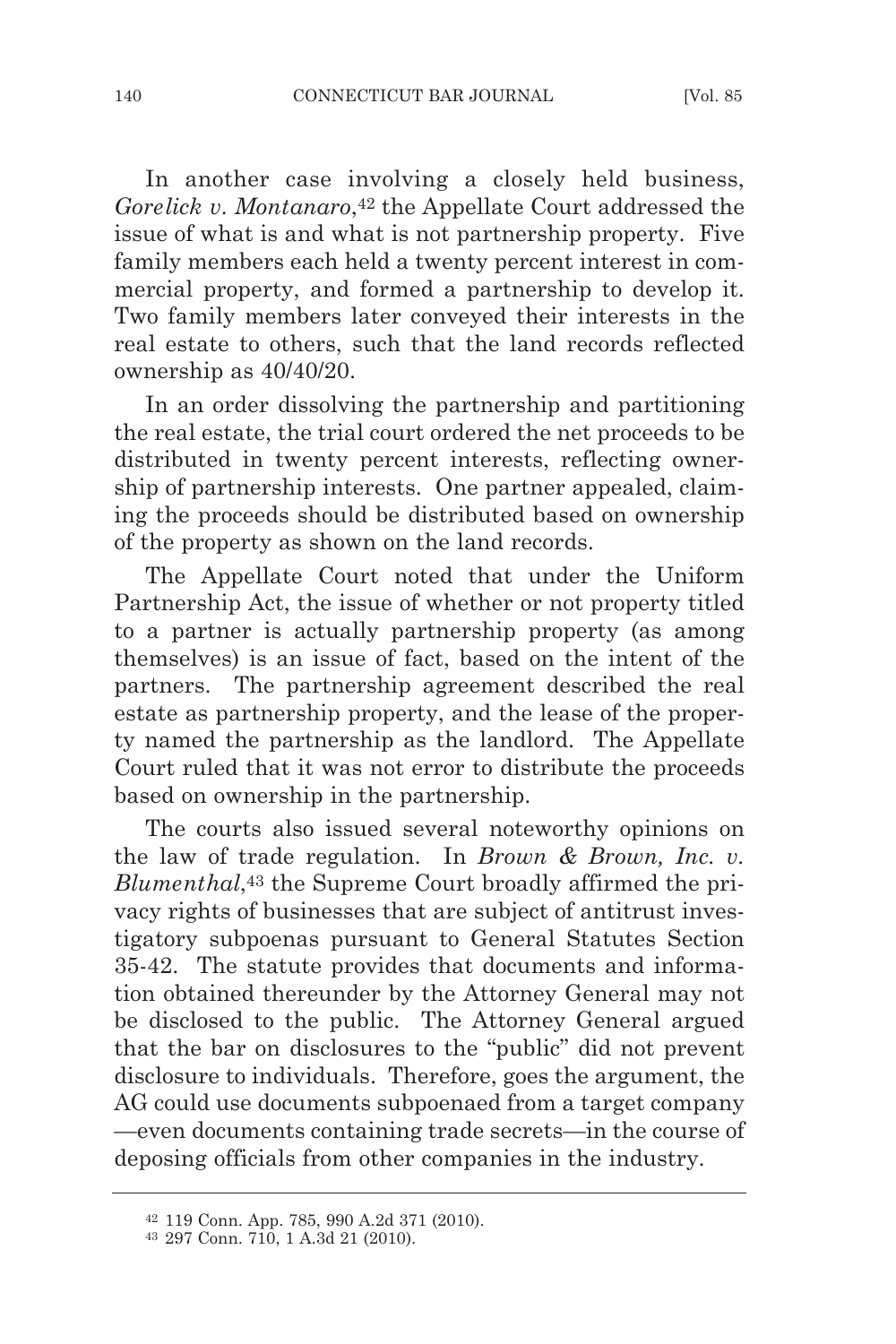The court rejected this argument. Furthermore, the court ruled that materials subpoenaed under this statute cannot be used in court proceedings unless they have initially been "lodged" with the court pursuant to Practice Book Sections 7-4B and 7-4C, thus giving the target an opportunity to have the documents sealed or their disclosure restricted. Finally, in construing the provision of General Statutes Section 35-42 that allows the Connecticut Attorney General's office to share subpoenaed materials with its counterparts in other states and the federal government, the court ruled that this is permissible only if the recipient agency provides the same level of privacy protection as is required in Connecticut.<sup>44</sup>

*Connecticut v. Sunrise Herbal Remedies, Inc*.45 was a trade regulation case in which the Supreme Court weighed the application of the hearsay rule to third-party consumer complaints. The state Department of Consumer protection, through the Attorney General's office, brought a civil enforcement action under CUTPA, based on 260 consumer complaints. After commencement of the case, the state obtained an ex parte prejudgment remedy, based on an affidavit signed by an assistant attorney general, averring to the consumer complaints and the average claimed financial loss per consumer. The defendants moved to dissolve the attachment, claiming that the application was fatally defective. More particularly, they claimed that because the affidavit was based entirely on inadmissible hearsay, the state had failed to fulfill the PJR statute's requirement that an application be accompanied by an affidavit from a "competent affiant."46

The opinion features an extended discussion about the nature of hearsay and "personal knowledge." The court noted "the rule that a witness must testify from personal knowledge," which is knowledge "gained through firsthand observation or experience as distinguished from a belief based on what someone else has said."47 The discussion appears to presage a ruling against the state, given that the

<sup>44</sup> *Id.* at 731, 732.

<sup>45</sup> 296 Conn. 556, 2 A.3d 843 (2010).

<sup>46</sup> *Id.* at 560; CONN. GEN. STAT. § 52-278e.

<sup>47</sup> *Id.* at 573.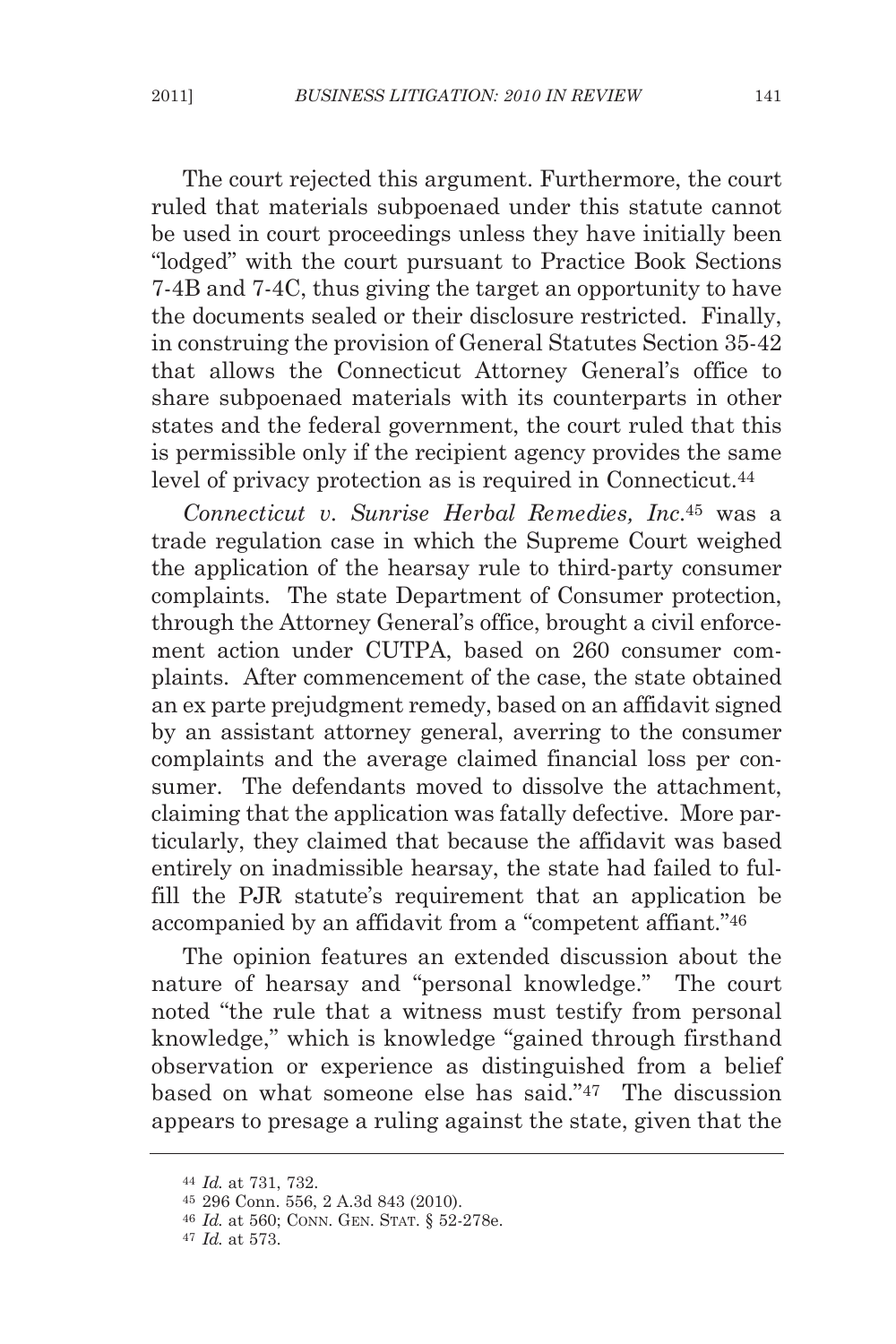affiant indisputedly had no personal knowledge about the facts supporting the consumer complaints.

But the opinion then takes a surprise twist, with the court concluding that the Assistant Attorney General's personal knowledge of the filing of the complaints—not the facts underlying them—sufficed to make him a competent affiant. "It is clear … that although he lacked personal knowledge to aver to the *truth* of the allegations underlying the complaints, [the affiant] nonetheless was competent to represent the *nature and extent* of those complaints."48 On that basis, the Supreme Court concluded the trial court indeed had subject matter jurisdiction over the PJR application.

It is important to note that the Supreme Court did not rule that the State had established probable cause, or that hearsay testimony by the affiant at the remanded PJR hearing would be admissible. (The court did note a split in the out-of-state authority on whether or not consumer complaints are admissible under the residual exception of the hearsay rule.) The ruling was limited to the issue of whether or not the affidavit was sufficient to give the court jurisdiction over the application. Left unaddressed is the question of what other kind of cases, aside from state enforcement actions, lend themselves to obtaining an ex parte PJR based on "personal knowledge" that somebody has a quarrel with the defendant, as opposed to firsthand knowledge of the facts underlying the quarrel itself.

The Appellate Court's decision in *D'Angelo Development and Construction Corporation v. Cordovano*<sup>49</sup> brings into question just how much leverage a homeowner can obtain against a builder who fails to comply with the disclosure requirements of the New Home Construction Contractors Act.50 The defendants, who had hired the plaintiff to build a new house for them, counterclaimed on a number of theories, including violation of CUTPA due to the plaintiff's noncompliance with the Act.

<sup>48</sup> *Id.* at 575.

<sup>49</sup> 121 Conn. App. 165, 995 A.2d 79, *cert. denied,* 297 Conn. 923, 998 A.2d 167 (2010).

<sup>50</sup> CONN. GEN. STAT. § 20-417a *et seq.*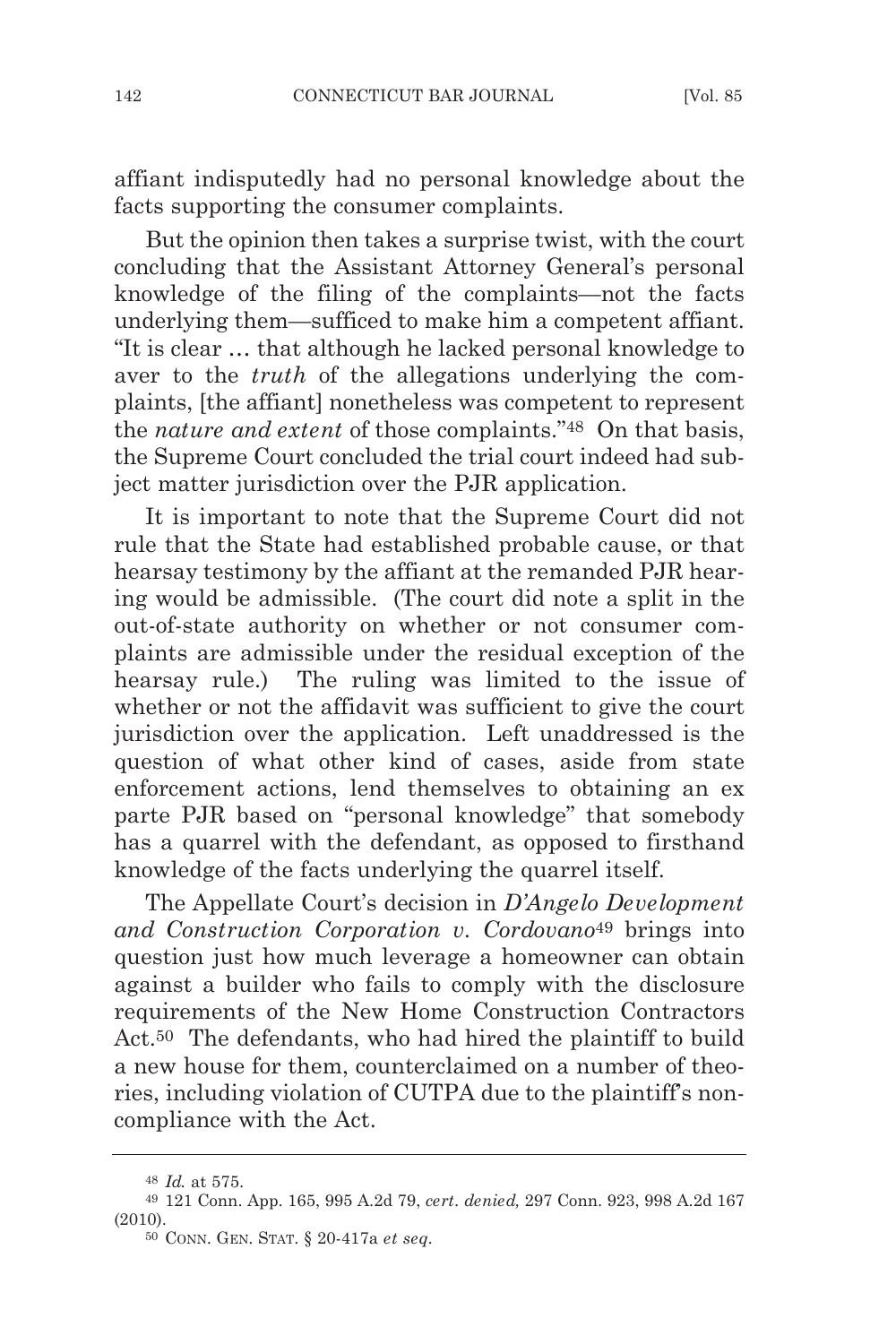It was undisputed that the builder had failed to comply with the Act's disclosure requirement, a per se violation of CUTPA. But the trial court entered judgment for the builder, holding that the property owners had failed to show they had suffered an ascertainable loss from the breach. In affirming, the Appellate Court observed "[i]t would require speculation to conclude that the Cordovanos would have acted differently had D'Angelo Development made the disclosures required by the act before the parties executed a written contract or even while construction was ongoing."<sup>51</sup>

The Appellate Court issued another important ruling under CUTPA in *Landmark Investment Group, LLC v. Chang Family Realty Partnership, LLC*.52 The court held that, in determining possible liability under the statute, the acts of the defendant's attorney may be imputed to the defendant. This is so even though the attorney himself may be exempt from CUTPA liability, under the principle that CUTPA applies to the entrepreneurial aspects of legal practice but generally not to an attorney's representational conduct. That exemption notwithstanding, the acts of an agent—with no exception for attorneys—may be imputed to a principal for purposes of CUTPA.

In *Pinard v. Dandy Lions, LLC,*<sup>53</sup> the Appellate Court demonstrated that the courts' considerable willingness to find that parties have an enforceable agreement to arbitrate does have its limits. In the proceedings below, the parties had put onto the record, in open court, an agreement to present their case privately to a judge in chambers, who would thereupon issue a decision that would be treated as an arbitrator's award. At the conclusion of that process, the judge issued an award, which the defendant then moved to vacate on the grounds that there had been no written agreement to arbitrate, as required by General Statutes Section 52-408.

The trial court granted the motion to vacate. The plaintiff argued on appeal that (i) the court transcript, in which

<sup>51</sup> *D'Angelo Development,* 121 Conn. App. at 183.

<sup>52</sup> 125 Conn. App. 678, 10 A.3d 61 (2010), *cert. denied,* 300 Conn. 914, 13 A.3d 1100 (2011).

<sup>53</sup> 119 Conn. App. 368, 987 A.2d 406, *cert. denied,* 295 Conn. 921, 991 A.2d 566 (2010).